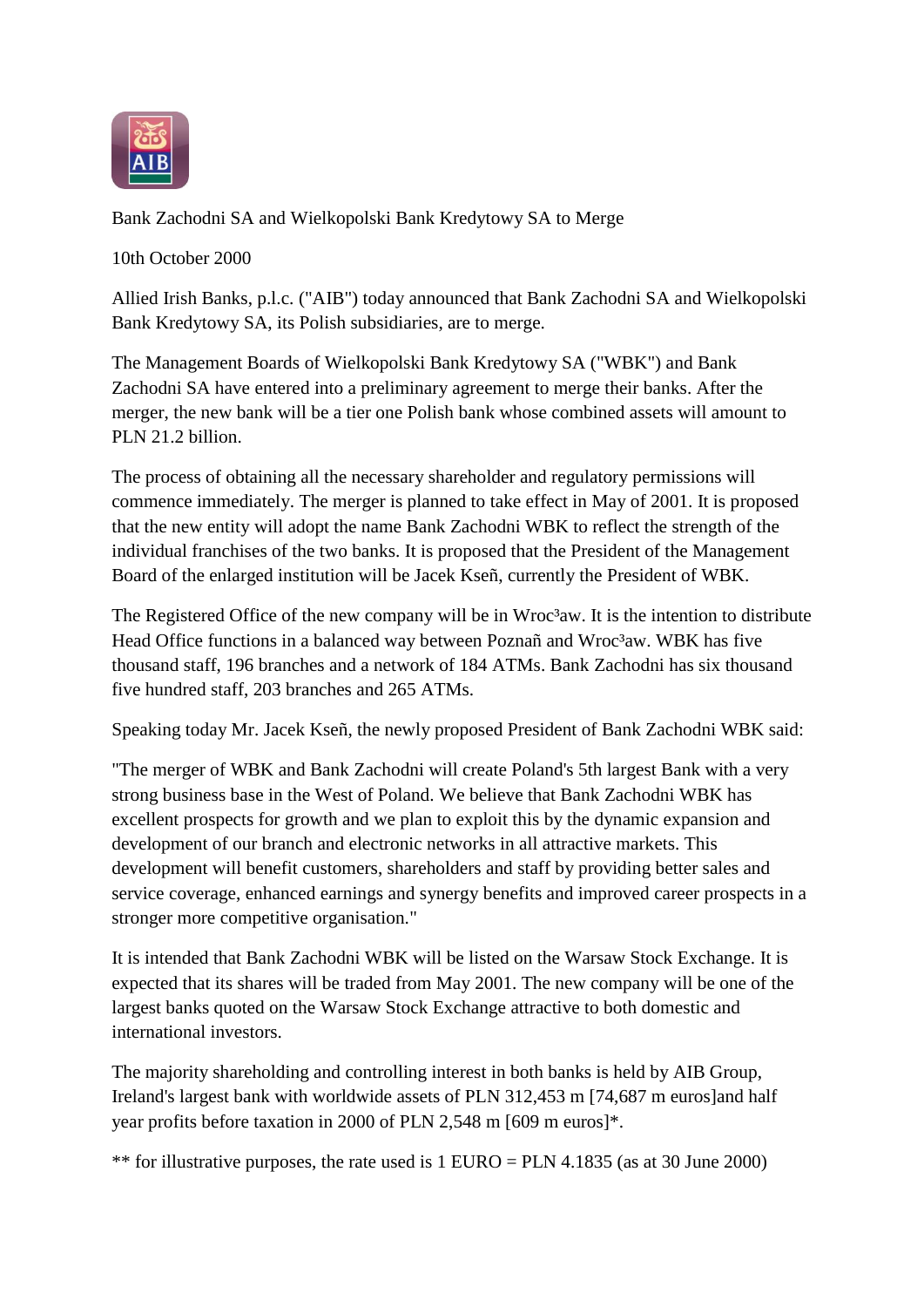AIB took its initial shareholding in WBK in early 1995 and increased its stake to its current 60.1% in 1997. AIB purchased 80 % of the shares of Bank Zachodni from the State Treasury in 1999 and, following the investment of an additional PLN 250 million for new shares, now owns 81.6% of Bank Zachodni.

In order to comply with the agreement between AIB Group and the Ministry of the State Treasury of Poland, the merger will take place through the mechanism of Bank Zachodni offering its shares to the shareholders of WBK at a ratio based on the adjusted net assets of each bank. The Management Boards of both WBK and Bank Zachodni will appoint independent advisors to provide fairness opinions on the terms of the share exchange before they recommend its acceptance to all shareholders at separate general meetings.

The merger will enable the maximum advantage to be derived from the joint \$100 million IT investment by WBK and Bank Zachodni on which work is already well underway. This will facilitate the convergence of the existing technologies of Bank Zachodni and WBK and will provide a platform for the creation of a single branch operating model and the provision of uniform products and services throughout the combined network. The new technology will greatly assist in the expansion of the branch network using small and versatile outlets and will provide a robust platform for e-commerce activities. It will also play a vital role in the realisation of the efficiency benefits of the merger. A key objective of the merger will be to create a strong banking brand distinguished by consistently excellent service meeting the most sophisticated demands of the market.

The Management of both institutions believe that their merging makes good business sense. Because of the close proximity of many of their operations in Western Poland, the two banks are attractive from the synergistic benefit point of view. The streamlining of work practices will contribute strongly to the overall efficiency benefits which are predicted from the merger; these efficiencies in turn will provide resources to invest in the further development of the merged bank.

An indication of the very considerable level of investment intended is the fact that in Warsaw alone, it is planned to open 19 new outlets by the end of 2001 and overall the bank will have a total of 530 branches by the end of year 2002. The electronic banking strategy will ensure that it will have a truly national reach placing the new bank in the forefront of Polish e-Banking players. For customers there is the added convenience of a larger network of branches and 3rd largest network of ATMs across Poland. Also there will be an increased focus upon customer service resulting from the re-deployment of staff currently engaged in back-office work and the faster response and product flexibility delivered by improved technology.

The merger will provide attractive opportunities for staff to learn new skills in an environment which will be characterised by sales, service and relationship banking. Apart from the enhancement of the careers of current staff, the bank will have a policy of recruitment of high quality people. There will be some staff reductions arising both from the